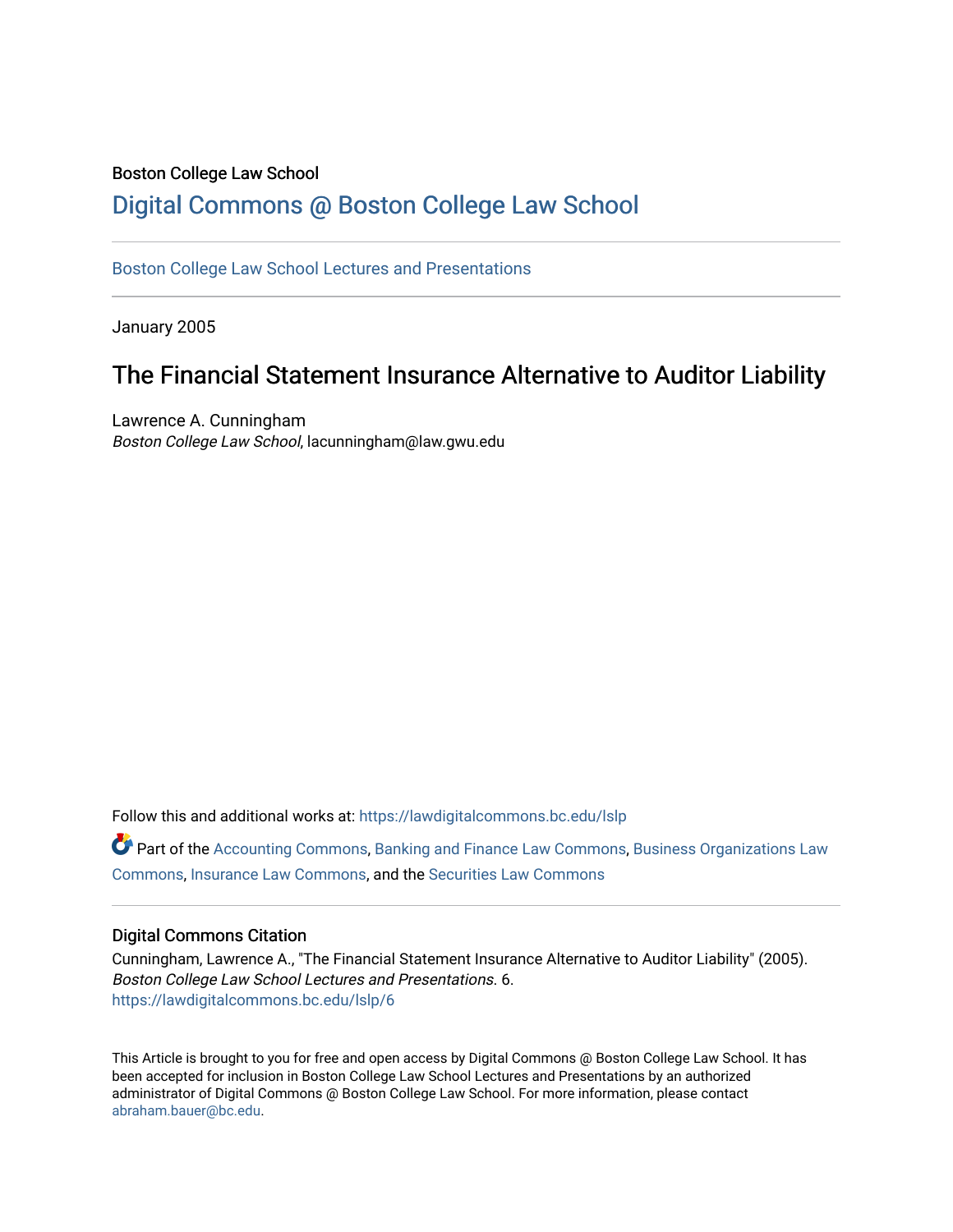#### THE FINANCIAL STATEMENT INSURANCE ALTERNATIVE TO AUDITOR LIABILITY

## 52 *UCLA LAW REVIEW* 413 (2004)  $\mathcal{R}_{\mathcal{L}}$ 11 *CONNECTICUT INSURANCE LAW JOURNAL* 69 (2004)

#### © & GIVEN BY

### LAWRENCE A. CUNNINGHAM BOSTON COLLEGE LAW SCHOOL

## **PRESENTATION TO THE ASSOCIATION OF AMERICAN LAW SCHOOLS SECTION ON BUSINESS ASSOCIATIONS SAN FRANCISCO, JANUARY 8, 2005**

 1. Motivation. These articles evaluate using financial statement insurance (FSI) to reduce the frequency and magnitude of audit failure. The FSI concept was pioneered by Josh Ronen, NYU Accounting Professor, who has modeled its economic aspects. My paper examines FSI's efficacy from policy and legal perspectives. I conclude that while the model is not perfect, it promises considerable advantages over the current model. While some of the existing system's imperfections are sustained or reappear in different guises, none of the existing imperfections appears to be aggravated and the rest likely are mitigated significantly. So I prescribe a framework to permit companies, on an experimental-basis and with investor approval, to use FSI as an optional alternative to financial statement auditing backed by auditor liability.

 2. Key Contributions. FSI contributes two key advantages. First: conventional wisdom sees the conflict arising when clients pay auditors as an unavoidable fact of life. With FSI, companies buy insurance policies and insurers hire and pay auditors to perform audits, making the auditor's boss insurers, not management or audit committees. Following the proverb *whose bread I eat, his song I sing*, when auditors are paid by insurers rather than those they audit, audit quality should improve. Auditors have greater power to pressure managers to apply accounting policies promoting more reliable financial statements.

 Second: conventional auditing results in a standardized audit report providing no comparative or statistical information about financial statement reliability. Except in the unusual cases when auditors provide qualified or adverse opinions, all audit reports say exactly the same thing. With FSI, insurers gauge financial statement reliability and reflect this in the policy premium they charge a *particular* company for a *particular* level of coverage. This premium-coverage mix creates a transparent financial statement reliability index providing financial statement users with specific, digestible public information about the quality of a company's financial reporting.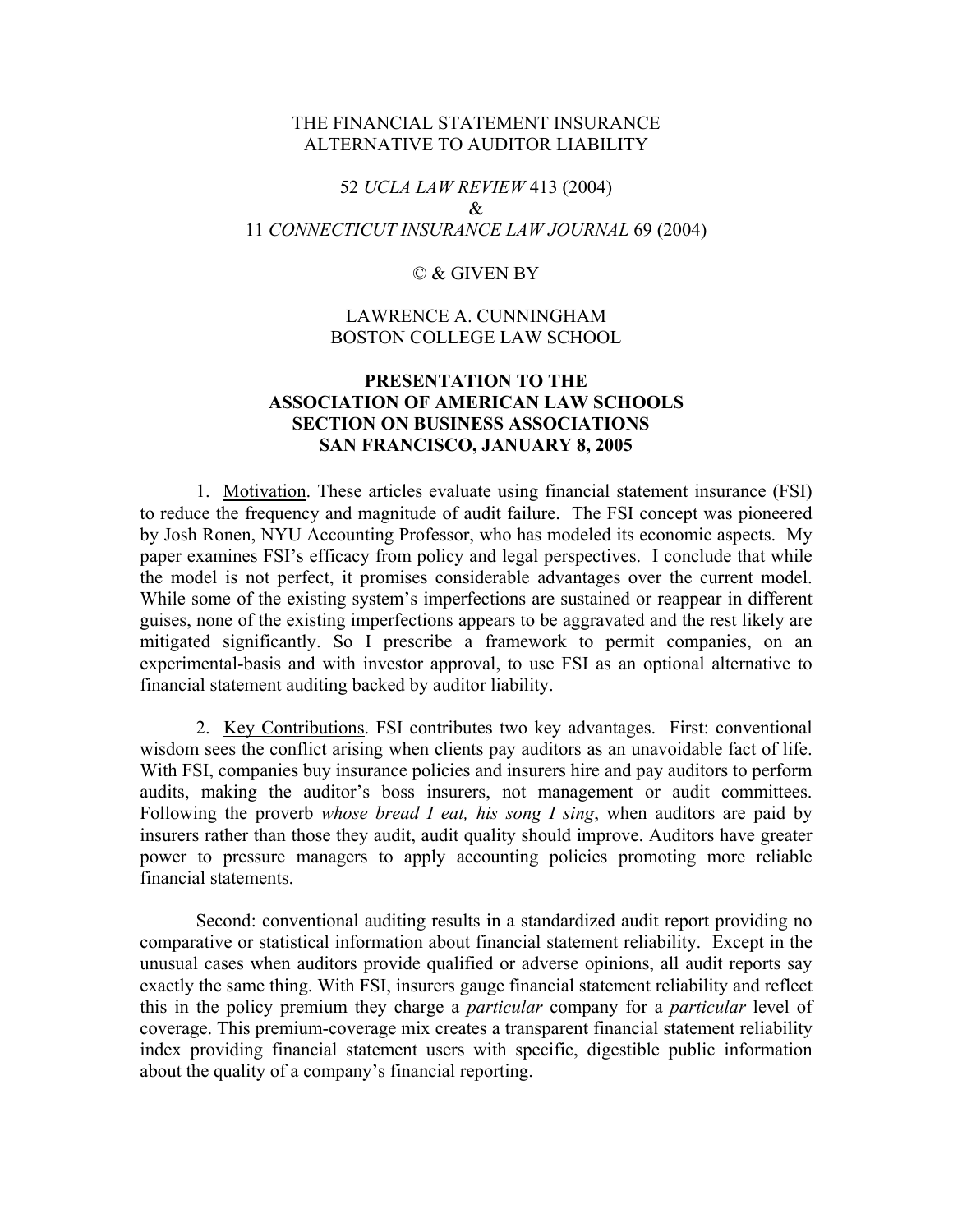3. Reforms. Reforms in Sarbanes-Oxley and PCAOB's auditing standards address auditor independence by putting supervision in the audit committee rather than in managers, restricting non-audit services, and enhancing oversight. These likely help reduce audit failure. But: (1) companies still pay the auditor and (2) while new audit reports on internal control that will begin to be issued in 2005 may provide narrative disclosure from auditors about financial statement reliability, they will not provide a statistical measure of reliability that enables intercompany comparisons.

4. Other Proposals. Likewise, pending proposals appearing in the literature could improve audit quality. Examples include (1) assigning auditors to companies randomly, which mitigates capture risk though not the other problems arising from companies paying auditors or opacity in audit opinions and (2) creating strict auditor liability by establishing an *ex ante* damages formula intended to raise the stakes auditors face for audit failure. Proponents of the latter approach consciously attempt to make auditors act more like insurers, an attempt FSI makes complete. Debate concerning the latter approach also shows the difficulty in setting optimal liability standards and damages measures, which FSI accomplishes by using market-based policy coverage to set predetermined caps on total pay outs.

5. FSI Concept. To recapitulate somewhat, under FSI (1) companies buy insurance policies for a given premium and coverage mix, based on investigation, yielding a financial statement reliability index that should be far more informative than the standard opaque audit report; (2) the insurer engages and pays the auditor to conduct the audit, making the auditor more beholden to the insurer, not to management—and still adhering to auditing's own professional standards (in GAAS) and federal regulation (SEC constraints); and (3) financial misstatements yield policy payouts up to the predetermined policy coverage level.

6. Imperfections. FSI is not perfect. Existing imperfections endure or reappear in different forms. But its two key contributions shrink the frequency of manifestations. For example, under FSI, insurers and their auditors have incentives to detect and correct discovered irregularities in any given year's audit. But they may be tempted to suppress discoveries made in later years covered by a previously-issued policy. Auditors face such temptations under the existing system. FSI's two key contributions should make this situation arise less often.

Another concern is skimming, the risk of a race-to-the-bottom among insurers to increase premium volume by offering lenient audits. Again, kindred opinion-shopping can occur in existing audit practice. Under FSI, even if insurers wish to play this gambit, auditors would continue to face professional, reputational, and SEC constraints that should interfere with such efforts.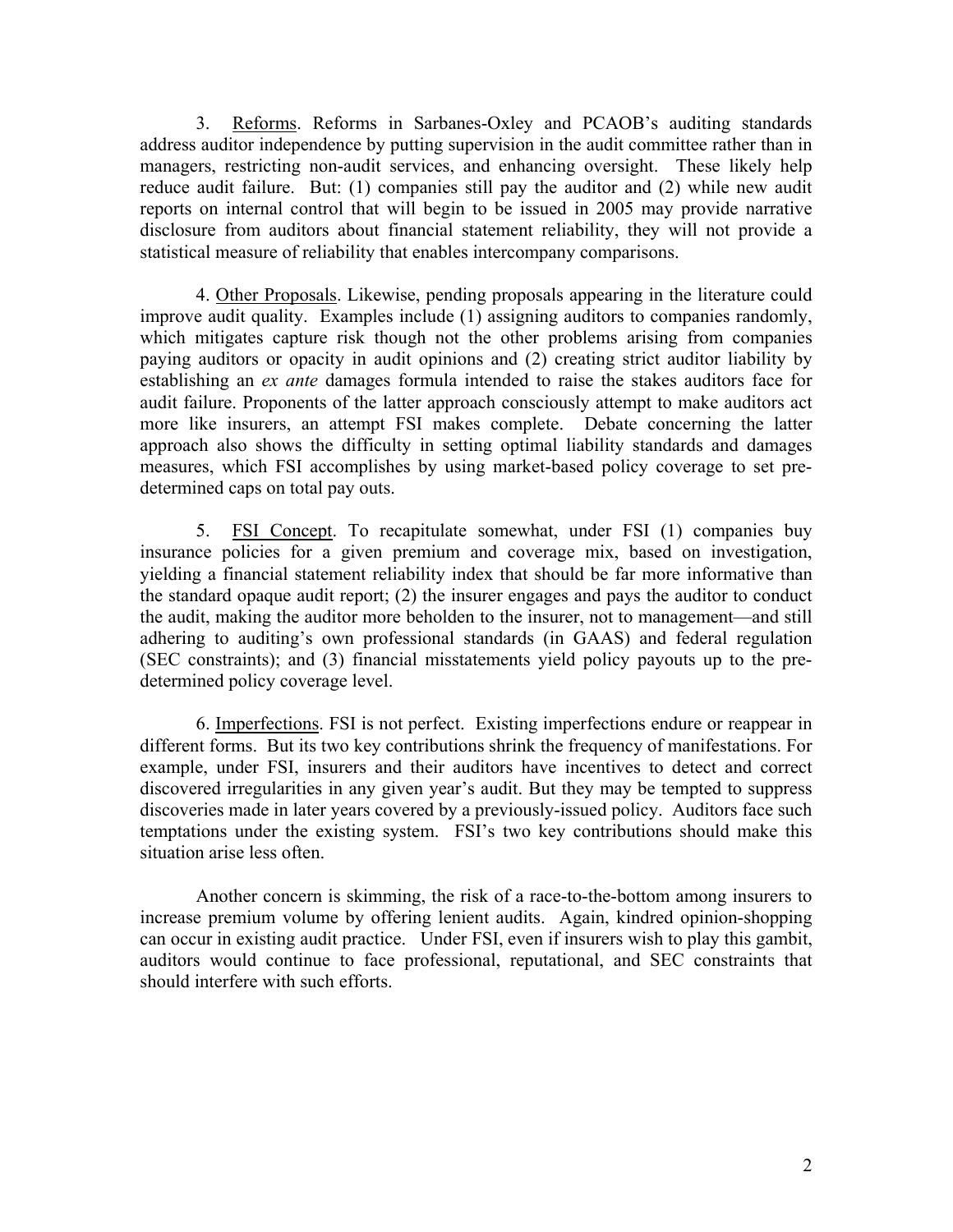On balance, while these concerns are real and incrementally detract from FSI's appeal, overall FSI does not threaten to aggravate the existing system and in many fundamental ways should mitigate existing imperfections.<sup>1</sup>

7. FSI as *Sui Generis*. Beyond these structural and public policy questions lurk more numerous intricate matters of state insurance law. FSI would be governed by state insurance law, yet obliged to serve goals of federal securities regulation. This will be facilitated by FSI's *sui genersis* character, meaning that while it bears superficial resemblance to other insurance, FSI is fundamentally different. It is not like D&O insurance, which is prospective; entails no or limited insurer investigation; and focuses on the behavior and performance of human beings. FSI is more akin to title insurance, which is historical; covers assertions that are based on imperfect information; and entails significant insurer investigation.

In fact, FSI is more akin to other recently-developed insurance products. Examples include tax opinion insurance and fiduciary audit insurance: a professional's opinion based on investigation is backed by insurance. (In tax opinion insurance, typically a tax lawyer evaluates the tax treatment of a proposed transaction and in fiduciary audit insurance an ERISA lawyer evaluates an ERISA plan's compliance with law and company policy.) Another example is representations and warranties insurance, increasingly used in private M&A transactions. (For example, a seller represents that its financial statements fairly present condition and results in conformity with GAAP; an insurer engages an auditor to review the statements and backs the rep with insurance).

 FSI's *sui generis* character means it can be created on substantially a blank slate; these analogous products mean creating it can be informed by a range of existing insurance market practices and insurance law principles.

8. FSI Process. To illustrate some of the insurance-related issues, in the paper, I provide a walk-through of the FSI process. In this lecture, I will not burden the audience with the details of this walk-through, which are somewhat intricate, except to note four points: (1) the insurer investigates before offering policy terms, including premium and coverage; (2) adoption of FSI is subject to a security holder vote—companies can opt in or out of FSI; (3) FSI policies become effective only upon an auditor issuing an unqualified audit opinion.; and (4) policy terms will govern the claims settlement process. In the articles, I examine in detail various policy terms that affect FSI's efficacy as to each of these points. Here I can highlight a few for illustration.

9. Premium-Coverage Mix. As to the premium-coverage mix, it is based upon the insurer conducting, through an auditor it hires, an assessment of a company's financial misstatement risk. This includes examination of its control environment, historical

<span id="page-3-0"></span><sup>&</sup>lt;sup>1</sup> The articles evaluate these and other limits further, including suggestions for minimizing them: as to suppression, for example, imposing stiff penalties and as to skimming suggesting approaches to insurer oversight.